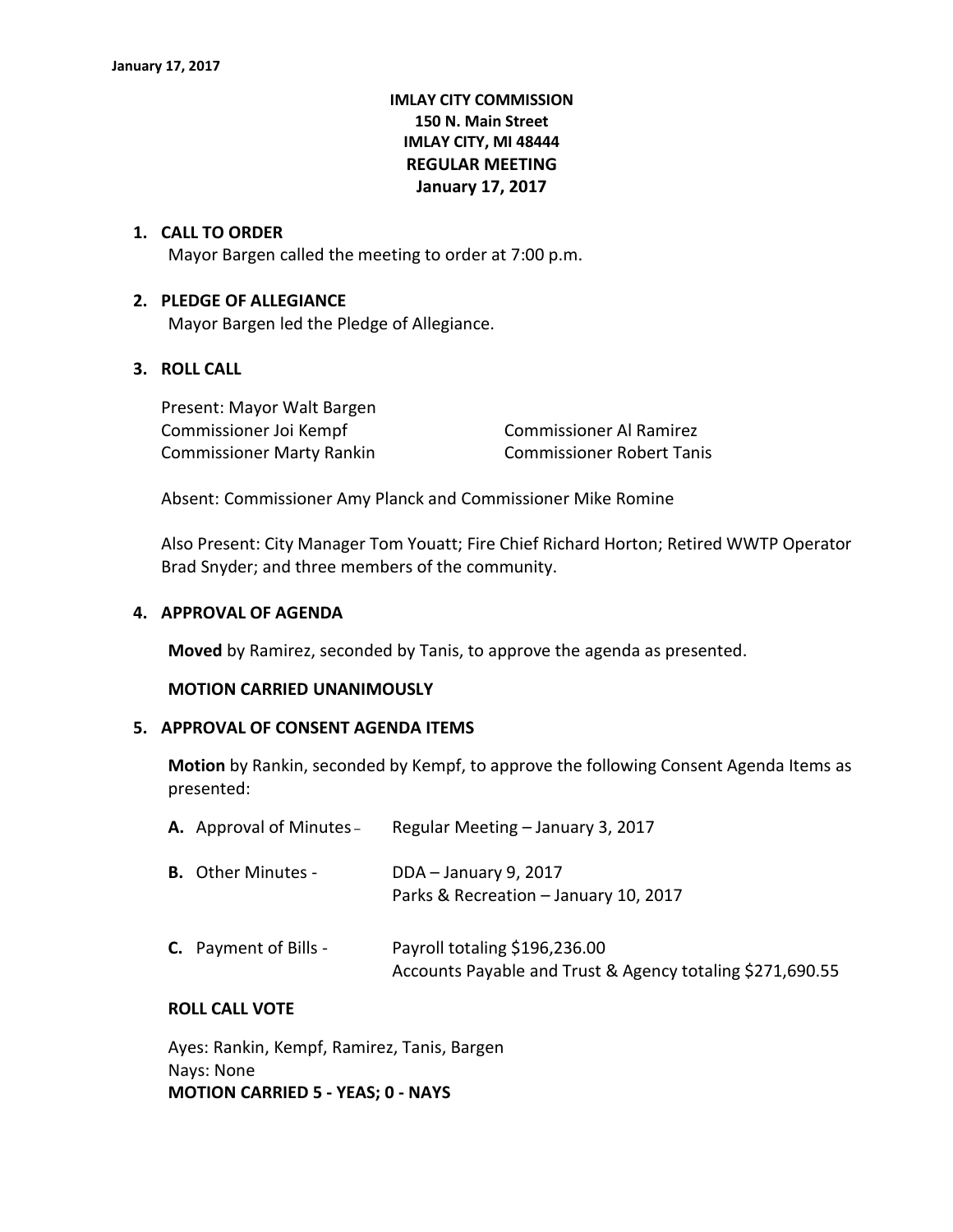# **6. CITIZENS FROM THE FLOOR**

Mr. Alan Rosenbalm, Imlay City, addressed the Commission regarding the former market site near the Tractor Supply Company and his desire to see the vacant store filled with another small grocer. Mr. Rosenbalm added that perhaps the City, DDA or Chamber of Commerce could incentivize the process.

Mayor Bargen commented on Mr. Rosenbalm's observant nature and noted that someone is looking to purchase the vacant building.

## **7. OLD BUSINESS**

## **A. Present Proclamation to Brad Snyder**

On behalf of the City, Mayor Bargen read and then presented a proclamation to former WWTP Operator Brad Snyder for his dedicated service to the City. Mayor Bargen recognized Brad as a distinguished employee of the City of Imlay City and extended best wishes to Brad and his family.

City Manager Tom Youatt expressed his appreciation for Brad's high level of dedication to the City, noting that Brad had previously delayed his retirement to aid the City in a time of need. Youatt wished Brad well in his retirement.

## **B. Wayfinding Sign – North Almont/Capac Road**

City Manager Tom Youatt reported that the topic of the Wayfinding Sign located at N. Almont Avenue and Old M-21 had been addressed by the City's DDA at its meeting of January 9, 2017. Youatt noted that the DDA had been presented with photographs of the sign placement and held good discussion on the questions of visibility and safety. Youatt reported that the DDA voted to take no action with regard to the sign placement, and the matter was placed on the agenda to bring this to the attention of the City Commission.

#### **C. First Street Sanitary Sewer Pay #2/Final**

City Manager Tom Youatt presented Progress Payment No. 2/Final Payment from DiPonio Contracting, Inc. for the First Street Sanitary Sewer Project in the amount of \$5,675.30. Youatt noted that payment will not be forwarded until the subcontractors and suppliers have completed waivers showing proof of payment on the project and the few items remaining on the punchlist are addressed.

**Motion** by Rankin, seconded by Tanis, to approve Progress Payment No. 2 to DiPonio Contracting, Inc. for the First Street Sanitary Sewer Project in the amount of \$5,675.30, to be held until the satisfactory completion of an administrative review.

#### **ROLL CALL VOTE**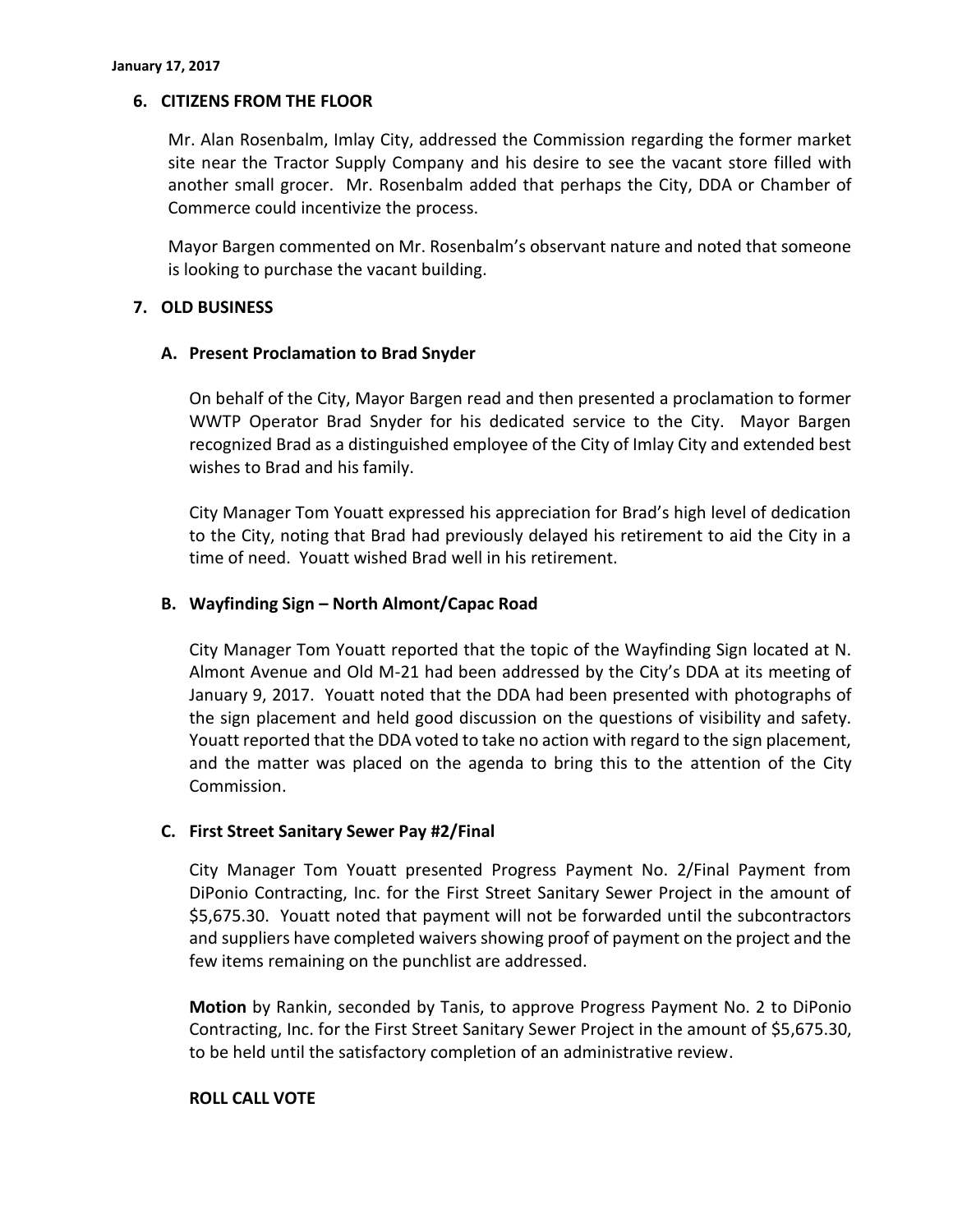Ayes: Kempf, Ramirez, Tanis, Rankin, Bargen Nays: None **MOTION CARRIED 5 - YEAS; 0 – NAYS**

#### **8. NEW BUSINESS**

#### **A. Public Hearing – Community Recreation 5-Year Plan**

**Motion** by Rankin, seconded by Kempf, to enter all notices, publications and communications into the record and open the Public Hearing for the 5-Year Community Recreation Plan.

#### **MOTION CARRIED UNANIMOUSLY**

Mayor Bargen opened the Public Hearing at 7:12 p.m.

City Manager Tom Youatt noted that the 5-Year Community Recreation Plan had expired last October and he and the Parks and Recreation Commission had been working to update the Plan. Youatt detailed the process involved including a survey of community opinions that was conducted last fall which helped to guide the Plan development. Youatt noted that, in accordance with DNR regulations, the draft Plan was made available to the public for a thirty day period. Youatt revealed that minor changes arose from the review, resulting in the addition of the role of volunteers on page 4 and property acquisition to the Action Program, all comprising the final Plan as presented. Youatt noted that, upon approval, the Plan will be submitted to regional Planning Commissions and to the DNR and will position the City with eligibility to apply for grants.

Commissioner Ramirez inquired as to whether there are plans to utilize the community opinion survey periodically. City Manager Tom Youatt responded that the survey was conducted specifically for the Plan update, but agreed that it is a very useful tool and should be further utilized. Commissioner Ramirez supported the further use of the survey so that residents do not have to wait another five years to provide their input.

Alan Rosenbalm, Imlay City, reiterated a point he has made in the past regarding the need for this community to offer more activities for the 12-17 year old demographic. Mr. Rosenbalm spoke in regards to the benefits of non-competitive opportunities to socialize and noted that if Imlay City had more of these activities offered, it may serve to curtail vandalism.

Stu Davis, Imlay City, noted that each park had been designated by age because it makes a difference to those who utilize them.

City Manager Tom Youatt recognized Administrative Assistant Lisa Kapron for her tremendous efforts in putting the Plan together.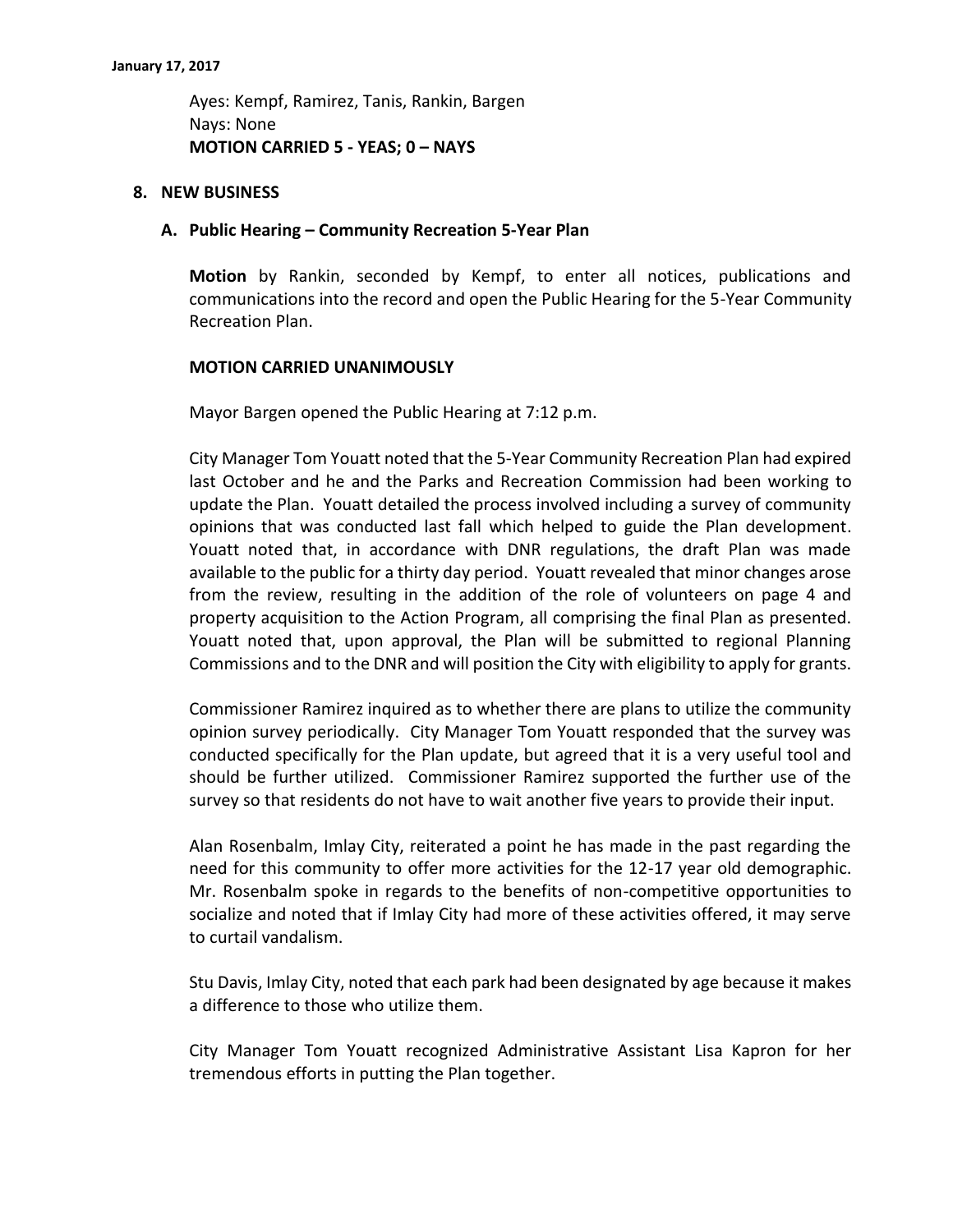Commissioner Ramirez complimented the Parks and Recreation Commission for their work on the Plan.

Mayor Bargen closed the Public Hearing at 7:20 p.m.

### **B. Resolution 2017-1 – To Adopt the Community Recreation 5-Year Plan**

**Motion** by Rankin, seconded by Tanis, to approve Resolution 2017-1 to adopt the five year Community Recreation Plan for the City of Imlay City, as presented.

# **ROLL CALL VOTE**

Ayes: Tanis, Rankin, Kempf, Ramirez, Bargen Nays: None **MOTION CARRIED 5 - YEAS; 0 – NAYS**

# **C. Appoint Frank Demske to the Parks and Recreation Commission for a Partial Term to Expire June 2018**

Mayor Bargen appointed Frank Demske to the Parks and Recreation Commission for a partial term to expire June 2018. City Manager Tom Youatt noted that Mr. Demske is very active with the Polly Ann Trail and excited to work with the Parks and Recreation Commission.

**Motion** by Ramirez, seconded by Kempf, to approve the mayoral appointment of Frank Demske to the Parks and Recreation Commission for a partial term to expire June 2018.

#### **MOTION CARRIED UNANIMOUSLY**

#### **9. MANAGER'S REPORT**

Additional information was attached to the packet.

City Manager Tom Youatt distributed information regarding the MML Capital Conference taking place on March 21-22, 2017 and encouraged commissioners to inform him of their interest in attending. Youatt reported that he and Clerk/Treasurer Nicole Frost met with Financial Advisor Tom Traciak on January 13, 2017 to discuss a number of upcoming projects and to examine the City's debt service, debt limits, and available funding mechanisms. Youatt noted that this better positions the City to prioritize and fund much needed projects such as Fourth Street reconstruction, new Fire Hall, and M-53 improvements. Youatt reported a lot going on with EMS upon the passage of the November millage proposal, including the consideration of Elba Township to rejoin the EMS Authority.

#### **10. OTHER BUSINESS**

Fire Chief Richard Horton relayed details of a major house fire that morning and noted that the condition factors could not have been worse in terms of weather and available manpower. In